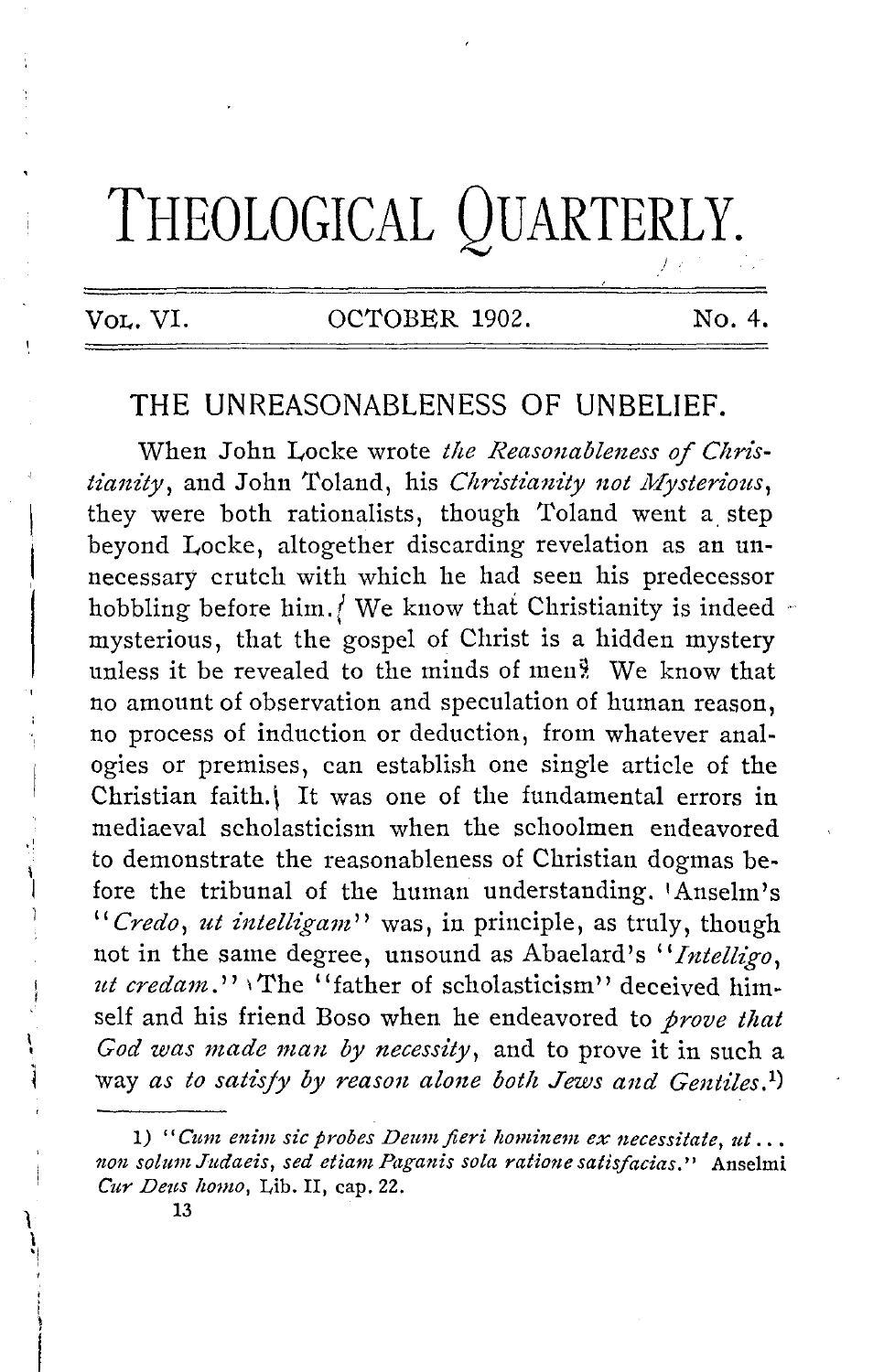Every truth of the Christian religion is like the peace of God, which surpasseth all understanding.<sup>1</sup>)

But while we are aware that Christianity is and must remain a revealed religion and as such *above* human reason and philosophical demonstration, we also maintain that it is not against sound reason, or nonsensical. The doctrine of the Trinity in Unity cannot be established by mathematical demonstration; but no mathematical truth is incompatible with this doctrine, so that the one must fall if the other should stand. The doctrines of inspiration, of the atonement, of justification, of conversion, of predestination, are in no wise unreasonable. Unreasonableness is not on the side of faith, but on that of unbelief. I *The fool hath said in his\_ heart, There is no God. 2)* 

Atheism, this most far-gone form of unbelief, is certainly not reasonable. It' involves the denial of a first cause, of a supreme will, of a specific difference between right and wrong, good and evil, of moral responsibility, and, ultimately, of reason itself. This form of unbelief is, however, unreasonable not merely because of its radical character. It differs from other forms of the negation of religious truth only in degree, also in point of unreasonableness. The denial of the doctrine of inspiration, a fundamental error of modern theology, is as truly unreasonable as any other form of unbelief, and entangles its teachers and their disciples in a maze of inconsistencies and absurdities. We teach and believe that the Bible is the written word of God, given by inspiration of God. This is an article of faith, not a result of human speculation. But it is certainly not unreasonable, that God, the supreme Intelligence, the Lord. over all, the Savior of a fallen world, should communicate with intelligent beings, should make known his will to his subjects, should teach those whom he would save the way of salvation, and to do all this in a way to secure the achievement

1) Phil. 4, 7. 2) Ps. 14, 1.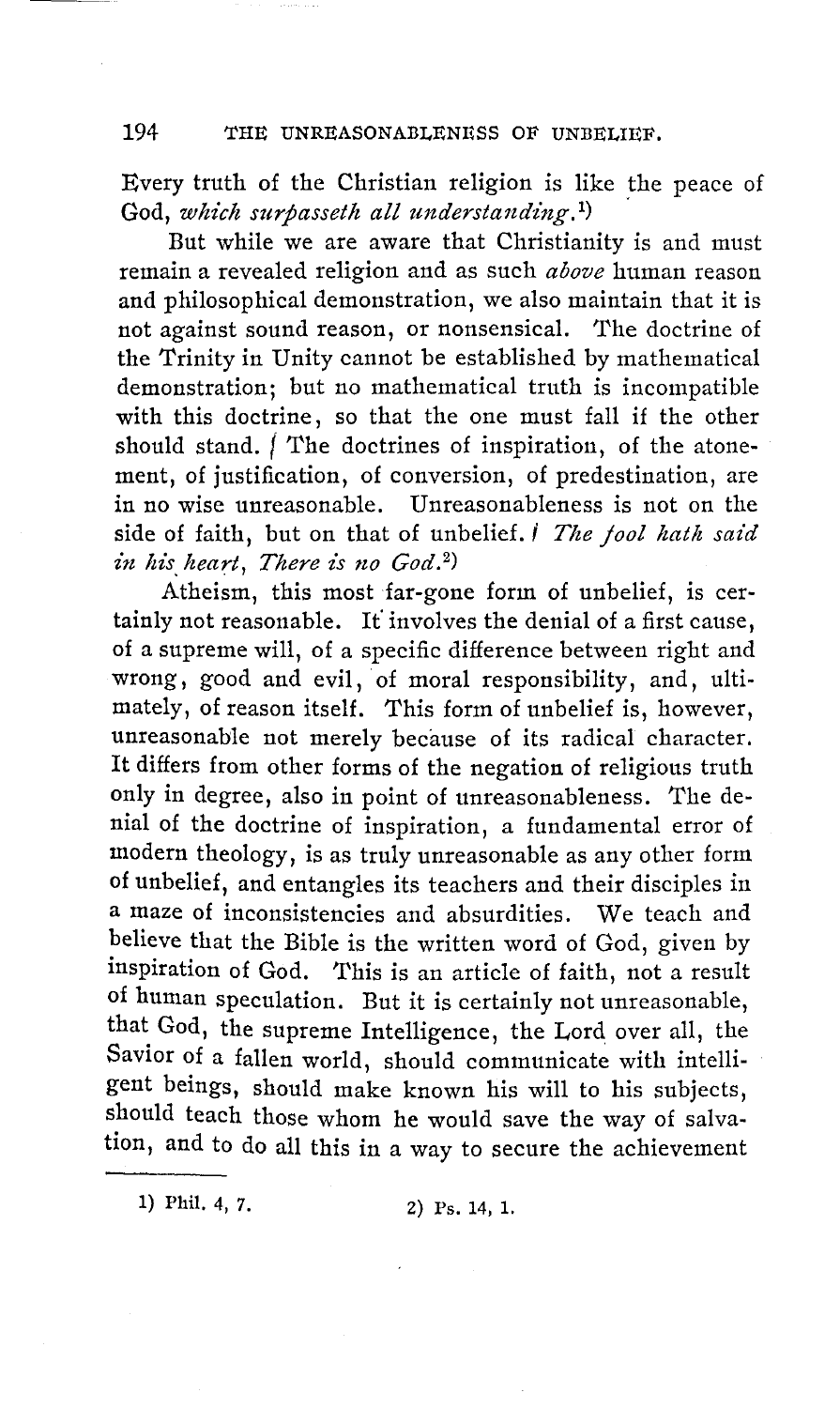of his purposes. What is reasonable in rational men, in human rulers and legislators and benefactors and teachers, is certainly not unreasonable in God. It is not unreasonable that he who would employ human speech to utter what is in his heart and mind should choose and arrange his words with a view of making himself understood by those whom his utterances concern. It is not unreasonable that he who would speak with authority and on matters of great and grave importance should exercise particular care in the use of his words. It is not unreasonable to assume that a writer or speaker means what he says until we have sufficient reason to assume that he does not say what he means.

Let it be distinctly understood that we do not believe any doctrine of Christianity because it is not unreasonable. Our test of the truth of a doctrine is not its compatibility with common sense, but its conformity with the word of Scripture. Yet we deem it more reasonable to believe what we find in a book which stands unconvicted of error even before the tribunal of sound reason, than to side with unbelief contrary to sound reason in theory and practice.

To begin with modern "scientific" theology in general, we say that in theory and practice it is but a form of unbelief and, as such, thoroughly unreasonable. As scientific theology, this monster professes to be a product of speculation, which ''proceeds aprioristically,'' by way of speculative thinking, which "engenders its thoughts from out of itself," proceeding "from the supposition that all thoughts lie included in human consciousness and must only be drawn forth therefrom by its reflection on itself.'' Now, this theory for the establishment of theological truth is in itself unreasonable, inasmuch as it is tantamount to a denial of all theological truth properly so called. Theology is the aggregate of truths concerning God and the properties, will, ways and counsels of God, and of their execution. *To* seek these truths by speculative, aprioristic thinking is to abandon every prospect of ever finding them. Even the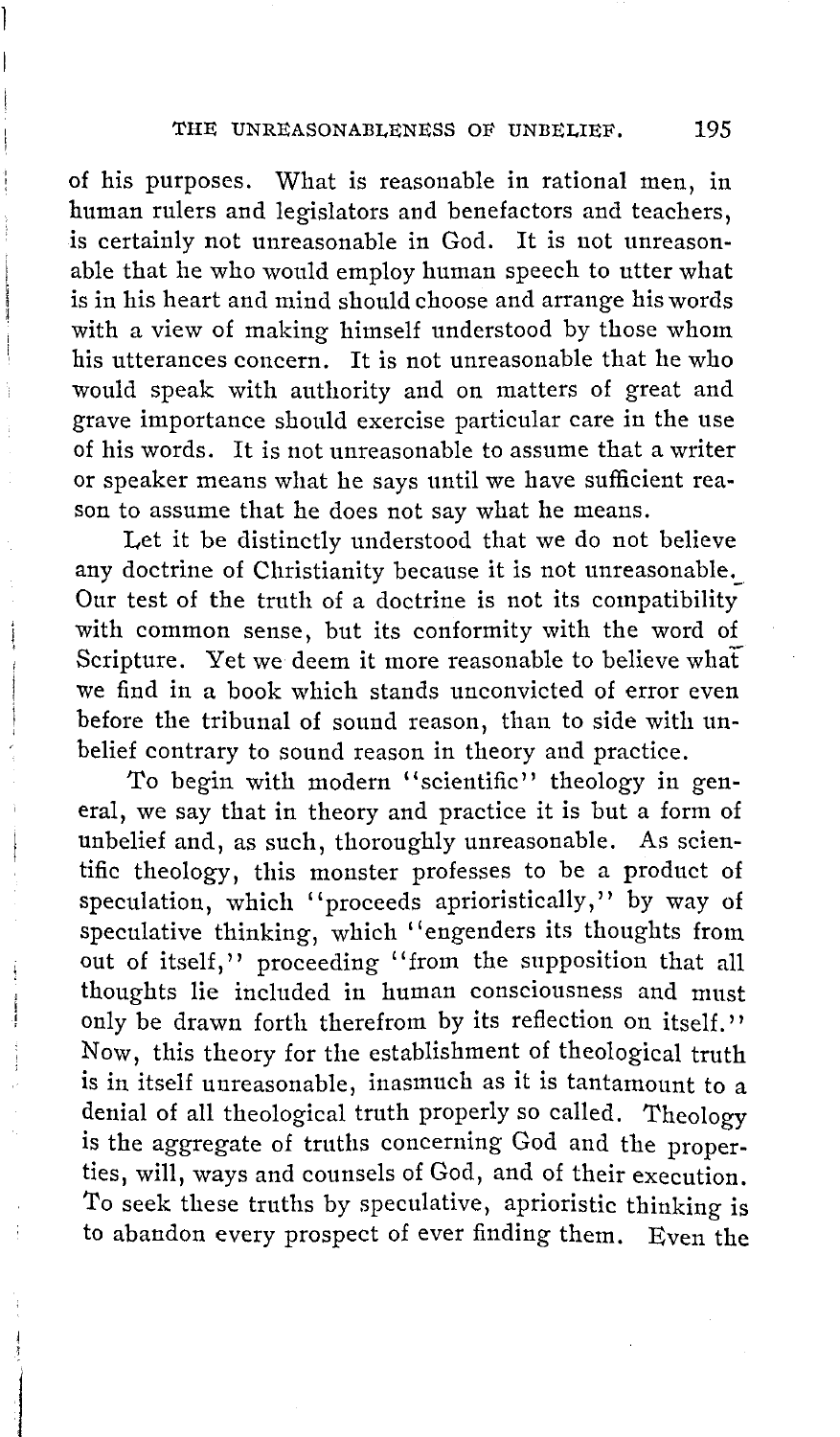true nature and properties of created things cannot be known by mere speculation. All truths of whatever kind must be sought at their proper sources, and the truths concerning things external to our mind cannot have their source in our mind; for the source of all the truths concerning the nature of a thing is that thing itself. 'I'he truths of Bacteriology must be sought and found by studying the bacteria, or not at all; no amount of star-gazing, with or without a tele-The sources of information on common law are the Reports, not the Statute Books and the Session Acts, where you will study Statute Law, and there is very little Botany to be learned from the *Corpus Juris.* Thus, also, the source of all truth concerning God and Divine things is God, and as God cannot be seen or otherwise studied directly by our organs of observation or investigation, and *the things of God knoweth no man, but the Spirit of God,1)* God and the things of God can be known only as and where he has revealed himself.) It is even more unreasonable to think of acquiring the material for and construing a system of Theology by speculation, than it would be to study human anatomy by investigating the moon, or to construe the nature, form, and habits of the Kangaroo from a German Professor's moral consciousness.

It is true-thank God!-that in the systems of some of our "scientific" theologians there are still some "things of God," some theological truths, to be found among the dross and rubbish of their drunken and crazy philosophy. But they deceive themselves and their audiences and readers if they believe and make others believe that these truths were, as their errors may be, the products of their speculative thinking. These truths they have learned at their mothers' knees, or from Luther's Small Catechism before confirmation, or from Paul Gerhardt's '' 0 *Haupt voll Blut und Wunden,* '' or from Moses and the prophets, the apostles

1) 1 Cor. 2, 11.

./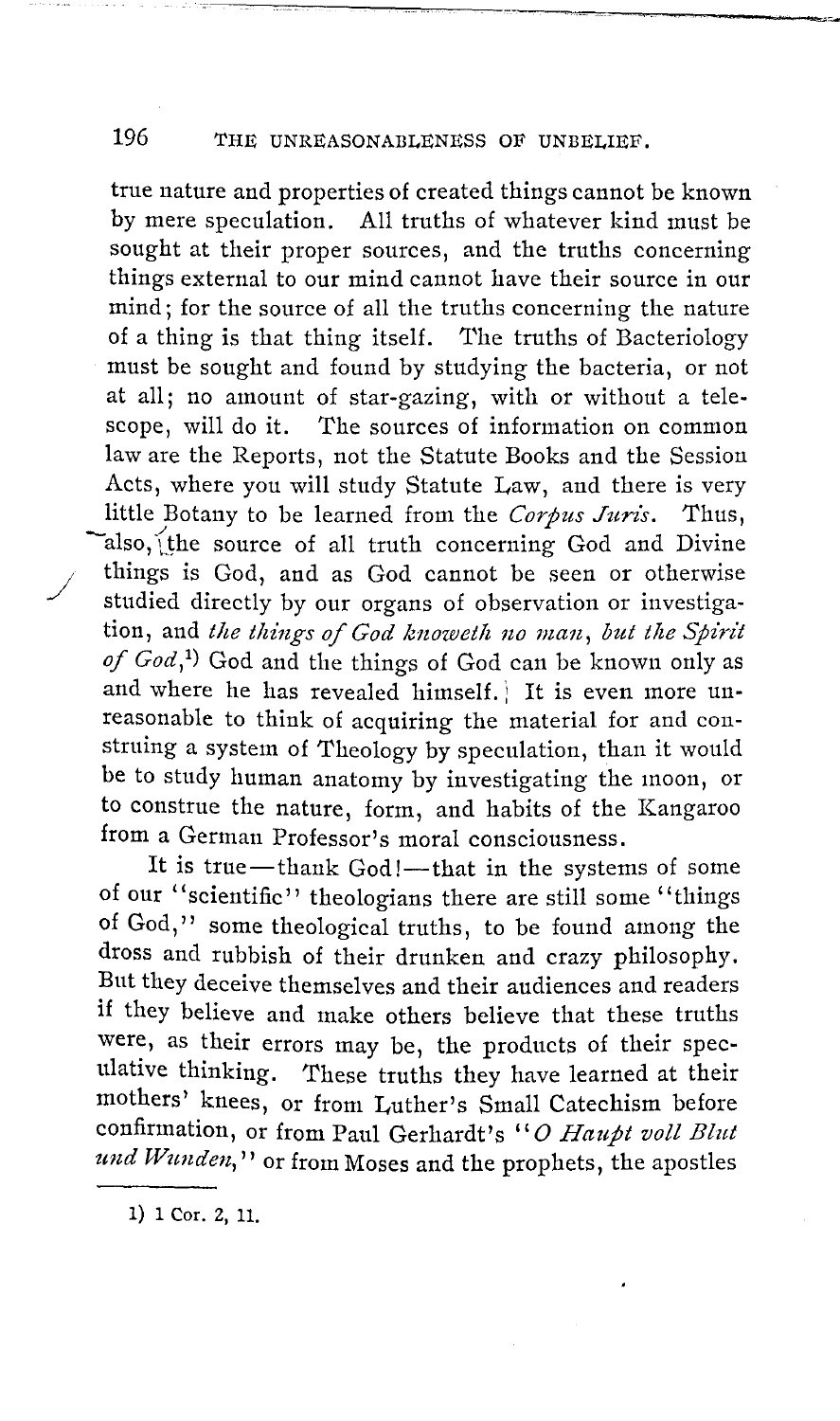and evangelists, before, or even after, they had learned to use the scissors of higher criticism. Their pretended speculative exhibition is like the juggler's performance, who apparently produces from a silk hat borrowed in the audience the young rabbits he had stowed away in his sleeve. The deception is perfectly reasonable in the juggler, who, though he may, as he frequently does, assume the title of "Professor," advertises as a juggler, or, as his handbills and posters may have it, a "prestigiator;" but just how reasonable such practices are in a man who occupies a chair in a university and holds forth as a ''theologian'' and a man of science is a question which will, perhaps, be decided by the Meteorological Section of some twentieth century Academy of Sciences.

; Speculative Christian theology, then, is a most unreasonable fraud going under a false name, being neither Christian nor theology inasmuch as it is speculative, and not speculative where it is Christian theology; and a *contradictio in se* or *in adjecto* is not scientific, but nonsensical.

Nor are the parts of this impious fraud any better than the whole. The *locus De Scriptura* in modern scientific theology is a preposterous mass of inconsistencies. It speaks of "Holy Scripture" as being of "divine authority," "the infallible rule of faith and practice," of "the teachings of Scripture," of "inspiration," even "plenary inspiration." And yet, if the Bible were what modern unbelief under the guise and title of theology would make it, the Bible would lack all those qualities for which we would reasonably look in a book with "Holy Bible" on the title page, a book of authority, even divine authority, a rule, even infallible rule, of faith and practice, a book embodying teachings concerning divine things.

As to the authorship of the Bible we hold that the Author is God. Hence it is consistent that the book should bear the title of "Holy Bible," since that is holy which is from God or has to do with God. Being the book of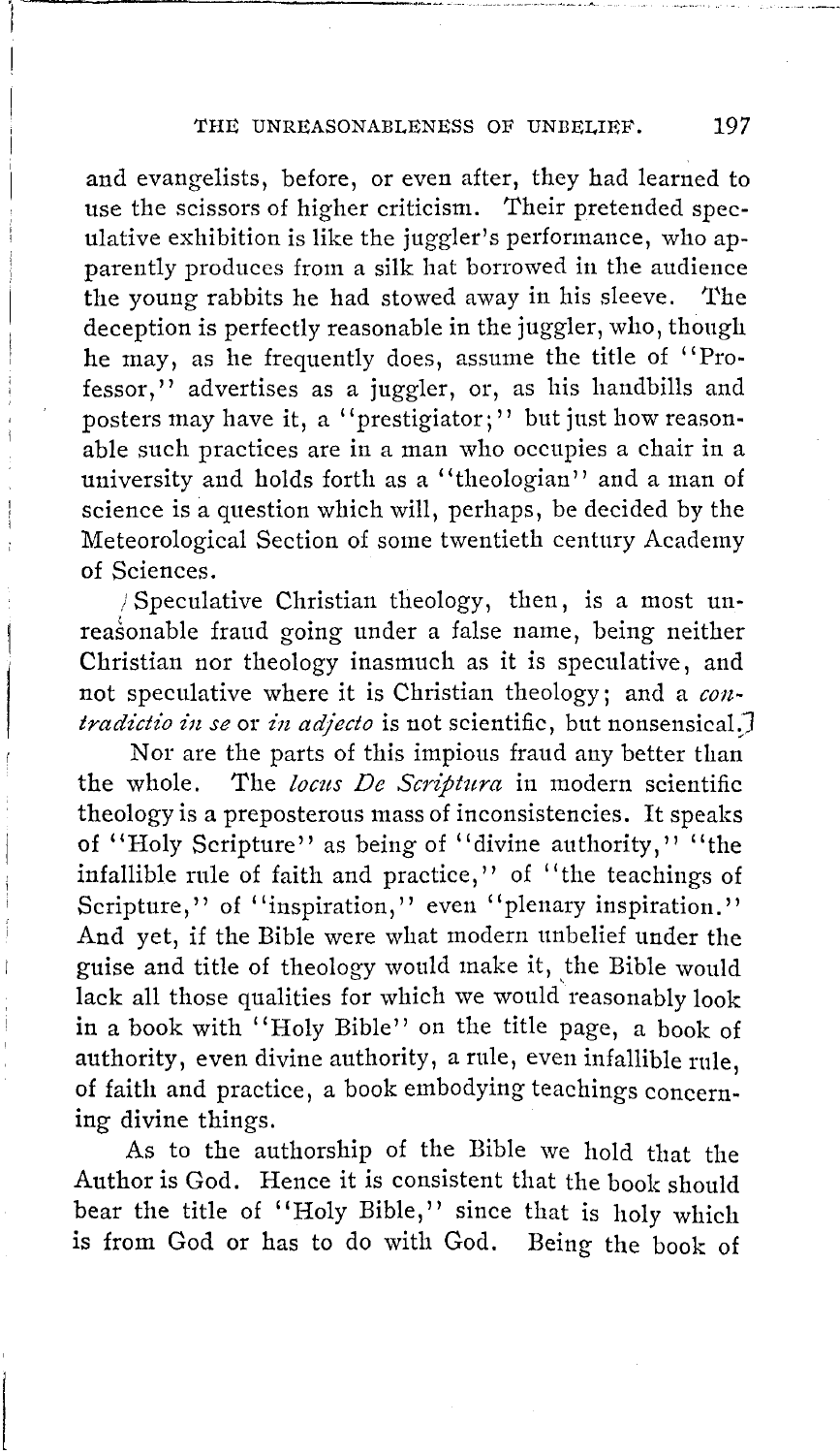God, the Bible can claim divine authority and serve as an infallible rule of doctrine and practice.  $\sqrt{2}$  Coming from a supreme intelligence as utterances of what was in the mind of God, the Scriptures are profitable for doctrine, apt to teach, *£. e.,* to convey to the mind of the learner the truths which are in the mind of the teacher. Modern theological unbelief does not know the author or authors of the Bible. The Elohist, the Jehovist, the Deuteronomist, the Great Unknown, not one of whom even wrote a whole book, the post- exilic Minstrels, the irenic novelist who wrote the Acts, the various anonymous contributors to the Gospels and Epistles, who were they all? Nobody knows; nobody can even guess with any measure of certainty. Why should such a crazy quilt patched together promiscuously of scraps of doubtful or unknown origin be called Holy Bible, the Book of God? What claims to divine authority has a second century story composed by an unknown author with a view of covering up what the critics consider a most important and fundamental historical truth, the antagonism between Petrinism and Paulinism in early Christianity? Is it reasonable to apply as an infallible rule of faith and practice what we find in a collection of literary fragments composed, nobody knows by whom, dovetailed or loosely stitched together, nobody knows when, and replete with errors and irreconcilable contradictions, both doctrinal and historical?

How little the Bible of modern theological unbelief can be reasonably considered of divine authority and applied as a rule of faith and practice is, furthermore, apparent in view of the denial of verbal inspiration. ''The divine authority is not in the style or in the words, but in the concept," says Dr. Briggs.<sup>1</sup>) Is this a statement worthy of a rational mind? Let us see. Scripture is that which is written, concepts not in the mind in which they were conceived,

I) *Authority of Holy Scripture,* p. 32.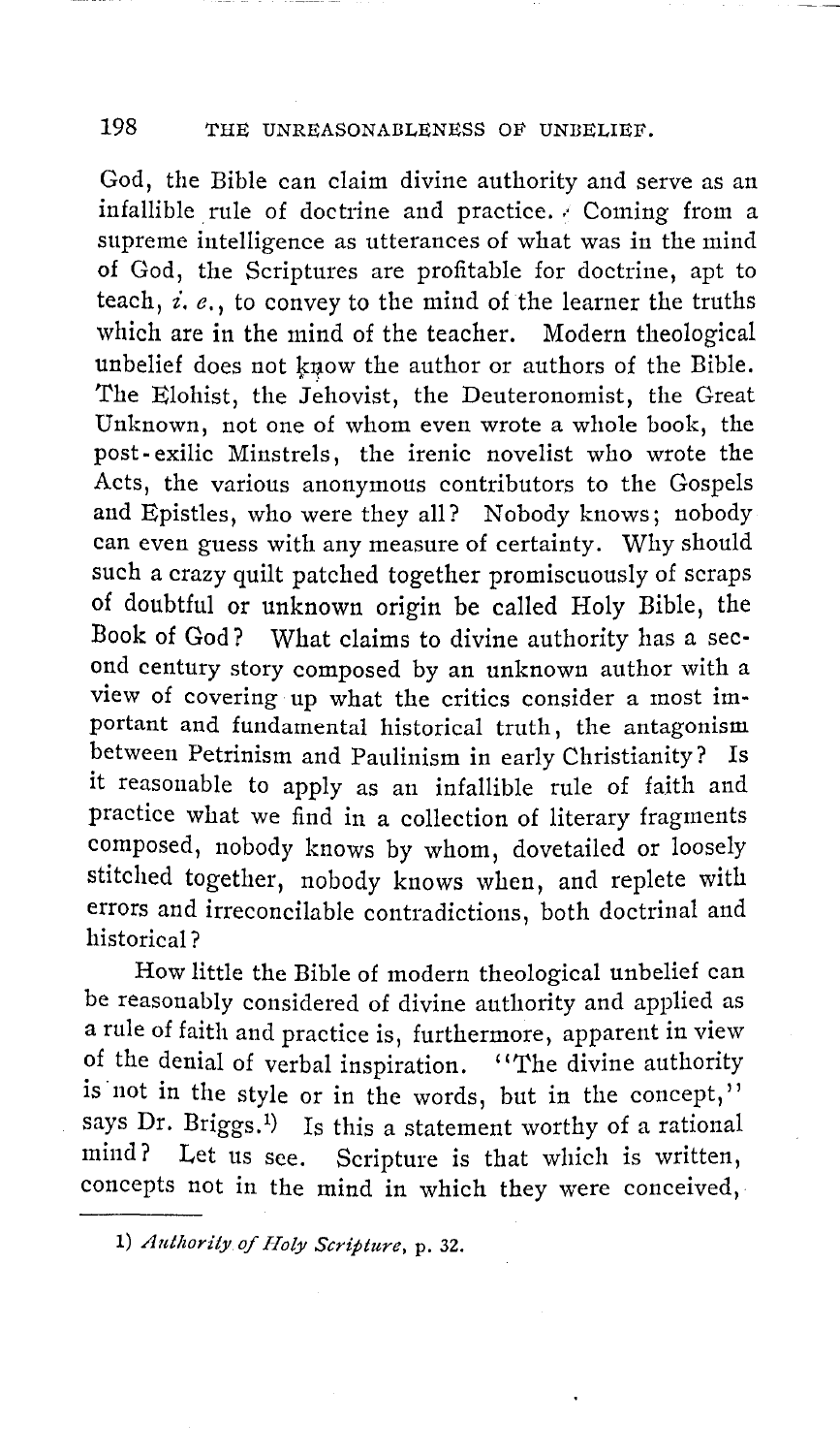but uttered or laid down in writing. It is the very end and purpose of writing to utter or set forth in and by means of the written words the concepts they are to signify, so that the reader may find these concepts, not in the writer's mind, but in the written words in which they are exhibited. By the choice and arrangement of his words the writer indicates to others what concepts he would convey to them. It is not fair or reasonable to judge of a speaker's utterances unless we have the words he employed. When in a cable dispatch utterances offensive to American ears are ascribed to a foreign potentate, a careful American editor will cautiously withhold his criticism until the speaker's own words are before him. And when a speaker fears that his words might be incorrectly reported, he may reduce to writing what he would say and read from his manuscript, so that at any time he may point to the *zpslsslma verba* by which he gave utterance to his concepts.

The relation of words and concepts is of special importance where a "scripture," a written instrument, is to serve as an authoritative "rule of doctrine and practice." **A** man's last will and testament, written and executed **in**  due form, is the rule according to which his estate shall be disposed of after his death. The law supposes that the testator had in his mind what he willed concerning the disposal of his estate, and if an instrument purporting to be his testament be produced, but it has been proved to the satisfaction of the court that the testator, when the instrument was executed, was insane and, therefore, incapable of having rational concepts or giving them adequate utterance, probate is denied, the instrument is not recognized as a testament. But when the will has been admitted to probate, the concepts of the testator are looked upon as set forth in the words of the written instrument. It is the testator's language, the words and phrases he employed, the expressions and modes of expression given or indicated in the instrument itself, whence his intention must be ascertained.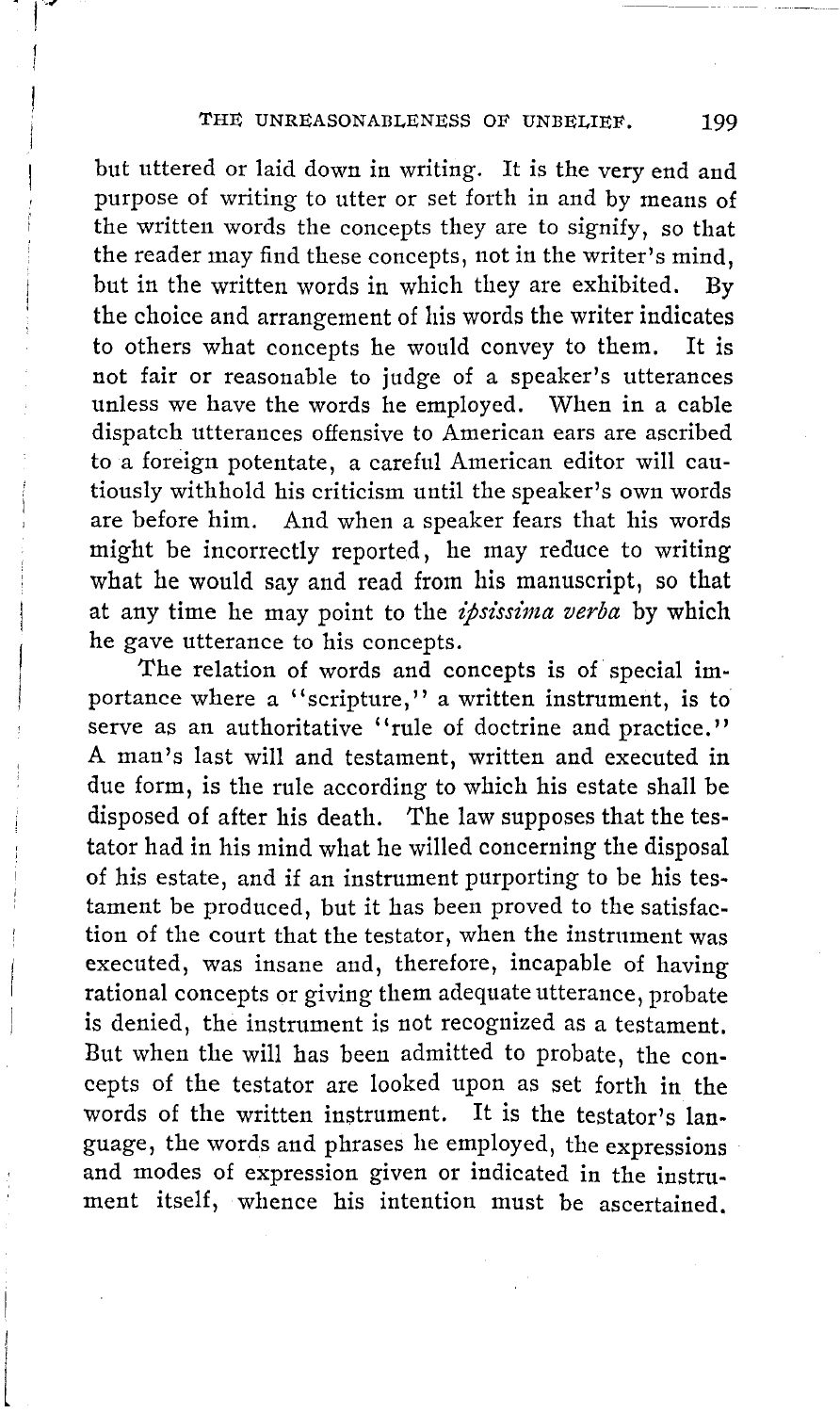A few extracts from a well-known law writer will corroborate what we say.<sup>1)</sup> "A will in modern times is a written instrument; and the interpreter of such an instrument must draw his conclusions from an accurate study of the document itself, unaided by external testimony. For what the instrument, once admitted to probate, says plainly upon its own face is not to be disputed by evidence *aliunde*."<sup>2</sup>) "The cardinal rule of testamentary construction, as already intimated, is that the plain intent of the testator *as evinced* by the language of his will must prevail, if that intent may be carried into effect without violating some deeper principle of public policy." <sup>3</sup> ) "It is the intention of the testator *as expressed* in his own will which governs; and this intention must be discerned *through the words* of the will itself, as applied to the subject-matter and the surrounding circumstances. In other words, the plain and unambiguous *words*  of the will must prevail and cannot be controlled or qualified by any conjectural or doubtful constructions growing out of the situation, circumstances or condition of the testator, his property or the natural objects of his bounty."<sup>4</sup>  $\cdots$  The struggle in all such cases,' observes Judge Story, 'is to accomplish the real objects of the testator, so far as they can be accomplished consistently with the principles of law; but in no case to exceed his intentions fairly deducible from *the very words* of the will.' In fine, where the meaning of *the language* of the will is plain, the court of construction does not go outside to discover what the testator intended.''<sup>5)</sup> '' All other things being equal, the natural and literal import of *words and phrases* is presumed to have been intended; and *each word* is to have its effect, if the general intent be not thwarted thereby." $6$ ) "Nor will language be distorted or meddled with, whose meaning is clear, for the sake of correcting that which extrinsic proof might show to have been

<sup>1)</sup> The *Italics* in the quotations are our own.

<sup>2)</sup> Schouler, Law of Wills, II ed.,  $\frac{3}{465}$ .<br>3) Ibid.  $\frac{3}{466}$ . 4) Ibid. 5) Ibid.

<sup>3)</sup> Ibid. § 466. 4) Ibid. *5)* Ibid. § 467. 6) Ibid. § 477.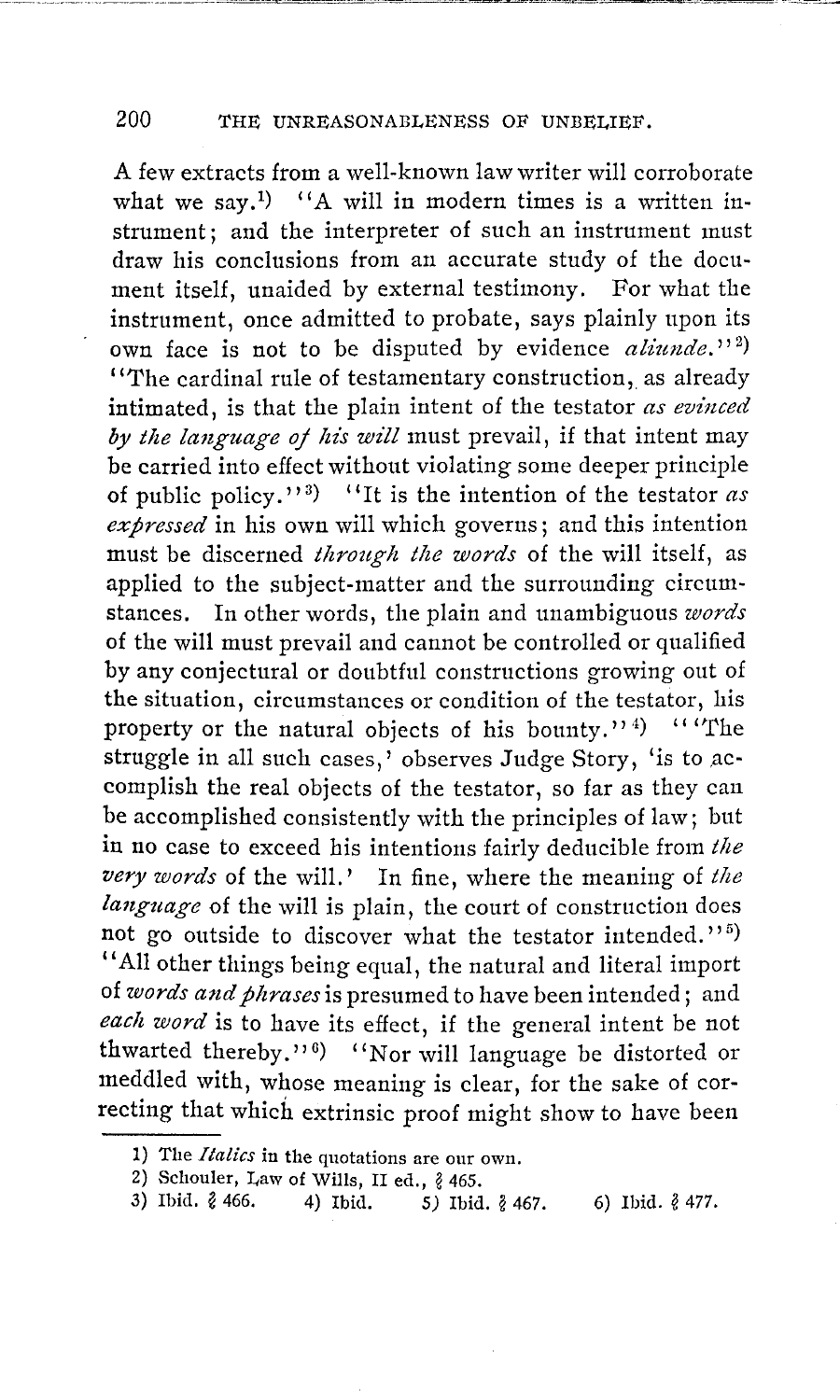a mistake of fact on the testator's part; nor words supplied which it is not evident that the testator intended to use.''<sup>1</sup>)

What if in the face of all this a lawyer should appear in court and contend that "the authority of the will is not in the style or in the words, but in the concept"? And is it not a most unreasonable arrogance that a theologian should throw aside the words of God's written will and testament as of no consequence, where, as in all written instruments, the words are the real and intended signs whereby the intended sense is to be signified? The two questions to be satisfactorily answered, before a human will and testament is allowed to work as a rule of action concerning temporal things, are these: Who made the will? and What does the will say by the words of the will? This is reasonable. The court allows no doubts to remain as to the authenticity of the document before admitting it to probate, and where doubts have arisen, they must either be removed to the full satisfaction of the court, or probate is refused and the instrument rejected. And the court allows no doubts to remain as to the words of the document and their meaning. When, in a recent will, legacies had been bequeathed to "the mission of the heathen of the Senate of Missouri,'' and to ''the mission of the Negroes of the Senate of Missouri," the Upper House of the Missouri Legislature received the news of such bequests with uproarious laughter, and the testator's heirs contested the legacies. The court, however, being satisfied that the instrument was the testator's will, and that his words had an intended meaning, enquired what he must have meant by the words, '' Senate of Missouri,'' and by a careful investigation found and ascertained beyond a doubt, that he meant the "Synod of Missouri, Ohio, and other States,'' and the legacies were duly turned over to the Missionary Boards of that body. If all this is reasonable, as it surely is, then the conduct of a class of men who

1) Ibid.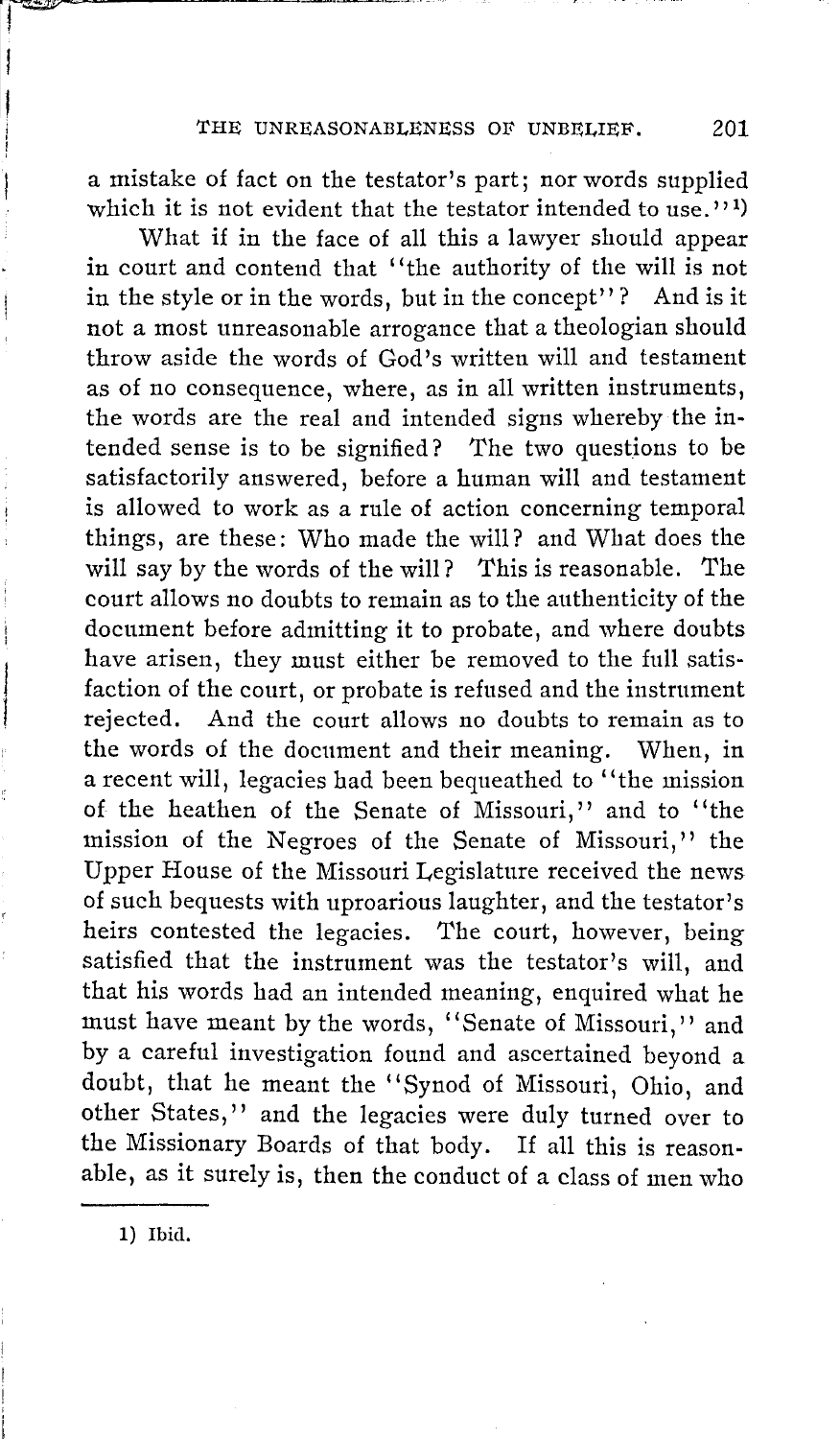ascribe normative authority to a book of unknown or doubtful origin, the words of which they set aside as of no essential significance or consequence, is most unreasonable and worthy of a parliament of fools rather than of a profession of rational men.

Another kind of human "scriptures" which serve as rules of practice are the written laws as we find them in human statute books. Here, too, the concepts of right which were in the minds of the legislators are set forth in the words of the statutes. These concepts may be wrong, as when they are in conflict with the fundamental law of the state. But what these wrong concepts are, must appear from the words employed to utter them. When a Supreme Court pronounces such faulty statute unconstitutional, it does not reject the concept and retain the words, but sets aside the faulty concepts as expressed in legally objectionable words, and the whole statute falls to the ground. When the words of a statute are not sufficiently clear and precise, the Supreme Court will interpret the words and determine what the accepted meaning shall be, if the words admit of a meaning in keeping with the purpose of the statute and with the fundamental law. When the judge in court lays down the law to the jury, he must be very careful in the choice of his words, and even the attorneys must guard their language in addressing the jury and in examining the witnesses. Among the twelve reasons for a new trial urged by the defense in a recent trial, ''the chief reason was that Attorney Maroney, in addressing the jury, used an improper expression." Thus, also, it is of importance to allow or induce a witness to use his own words in stating what he knows, and a question of the examining attorney which puts the words into the mouth of the witness is objectionable as a leading question, and if allowed to go and remain on the record, may be considered sufficient cause for a reversal of the judgment by an appellate court before which such record may come. All this is reasonable. In all these in-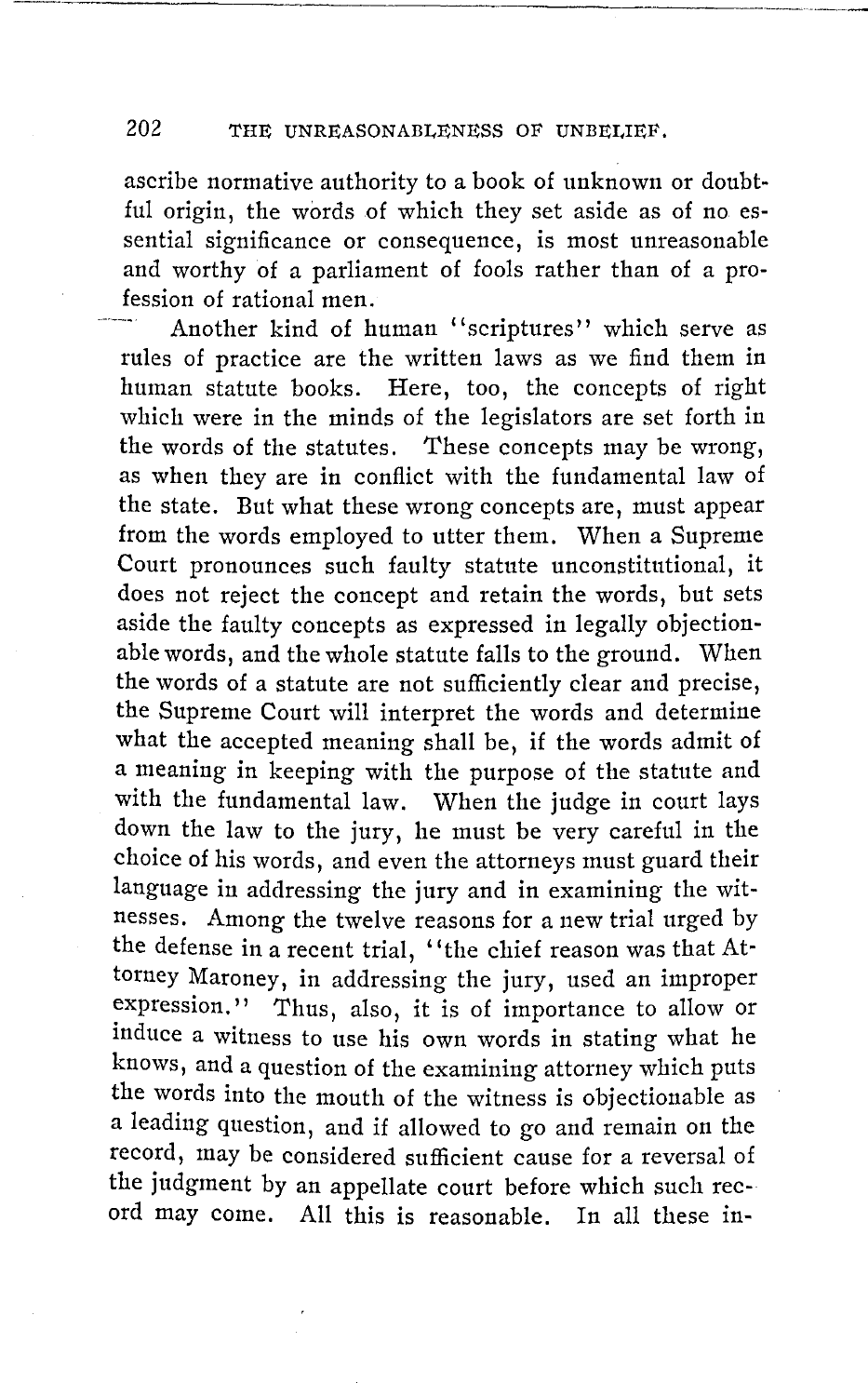stances, a legislator, a judge, or an attorney would deserve being rebuked or laughed to scorn if he were to plead the insignificance or minor significance of words or expressions and the all-importance of the concepts. But when a Doctor of Divinity and Professor of Theology, discoursing on "the law and the testimony" of God,1) declare *ore rotundo*  that ''the divine authority is not in the style or in the words, but in the concept,'' his hearers look wise and salaam the exalted prodigy at whose great feet it is their cherished privilege to be most unreasonably humbugged.

It is, of course, but another inconsistency, when these same men, in their critical gambols, with an astounding expense of time and labor base and construct their chief arguments precisely upon the *words* of the books upon which they sit in judgment. Whence do they call one of their fictions the Elohist, and another, the Jehovist? Because they find the *word* Elohim in certain parts of the text they are about to dissect, and the *word* Jehovah in others. And thus they go on and compare and group and count and tabulate and schedule *words* whereby they endeavor to show identities and diversities of authorship, determine the time when and the circumstances under which a text may or must have originated. "That the epistle to the Colossians does not come from Paul can be maintained by cogent reasons,'' says Hilgenfeld, $2$ ) and among these cogent reasons he gives this: "Paul, who always gives the Jews precedence before the Gentiles, cannot have written, Col. 3, 11, "Ελλην και 'Iou*oaior;.''* <sup>3</sup> ) To argue thus, it was necessary to consider the *words,* not only of Col. 3, 11, but also of Rom. 1, 16; 2, 9; 2, 10; 3, 9; 10, 12. 1 Cor.1, 24; 10, 32; 12, 13. Gal. 3, 28, where the order of words is inverted, '*Ιουδαΐοι καλ* "Ελληνες. Not only the choice of words, but also their arrangement is

<sup>1)</sup> To the law and the testimony: if they speak not according to this *word, it is because there is no light in them.* Is. 8, 20.

<sup>2)</sup> *Einleitung in das Neue Testament*, p. 663.

<sup>3)</sup> Ibid. p. 665.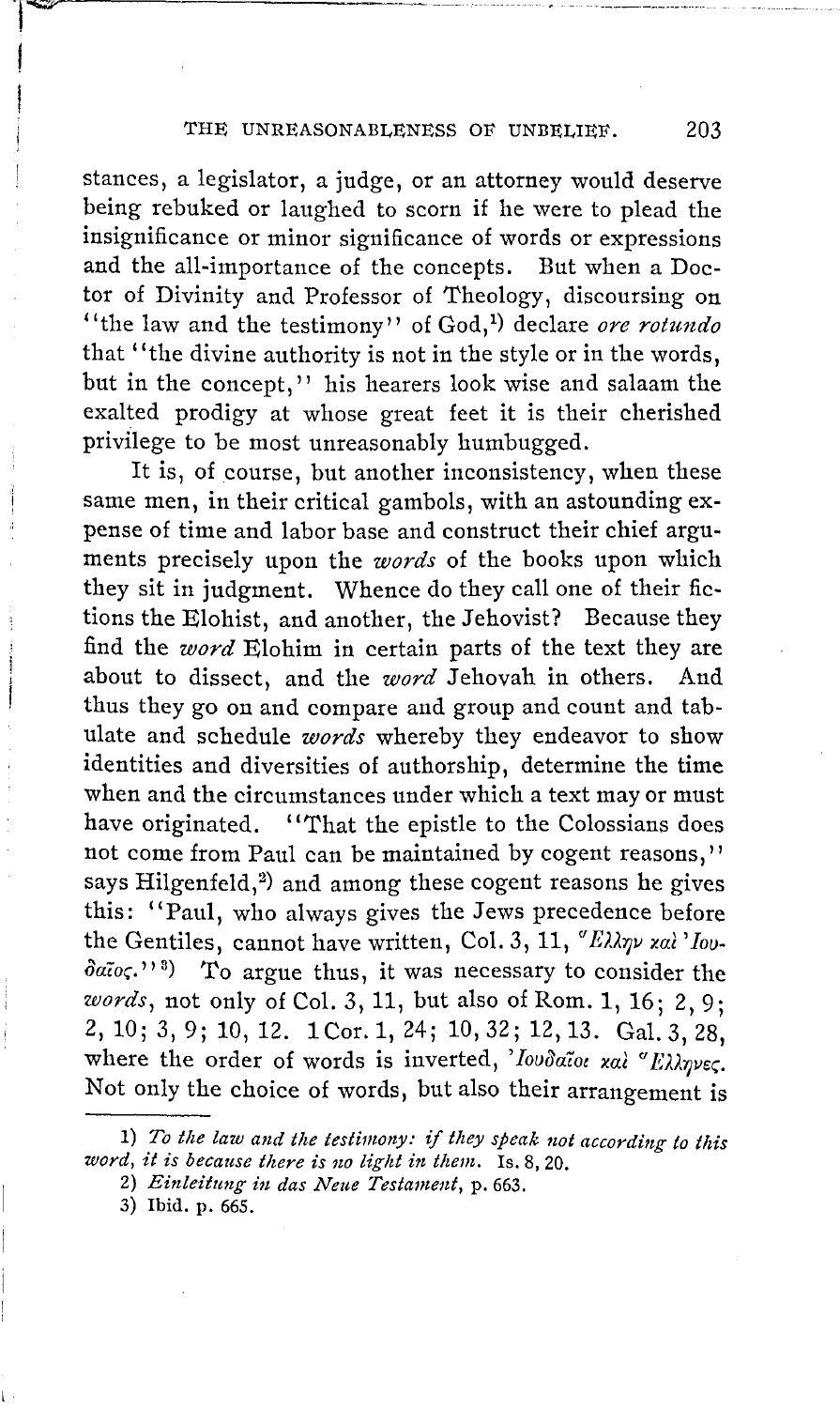here considered argumentative, as affording a basis, not only for a hypothetical or assertory, but for an apodictical statement. Oh yes, they are very punctilious as to *words,* these critics are, when they would make them appear to signify what they surely do not signify. But where God speaks, and, of course, speaks in words, his own words, and speaks with divine authority, ''the divine authority is not in the style or in the words, but in the concept.'' Such is the consistency, the reasonableness, of unbelief.

 $\int$  A special form of unbelief coming under another chapter of doctrinal theology, and also widely diffused among modern scientific theologians, is *subordinationism*.<sup>7</sup> This is a denial of the scriptural doctrine of the divine Trinity in the divine Unity and, thus, a species of unbelief. The scriptural doctrine is profoundly mysterious, but in no wise irrational or nonsensical. Scripture does not teach that there are three Gods who are one God, or that there are three Persons who are one and the same person, or that God is in the same sense and respect both three and one, or not three but one and not one but three. The divine Trinity of persons in the divine Unity of essence is a mystery, but not an absurdity, no contradiction in itself. [But subordinationism is incompatible with itself, self-contradictory in various ways and, thus, thoroughly unreasonable?

The subordinationist disclaims Socinianism; he would not be classed with the Jews or the Mohammedans. He would not be a unitarian. Least of all would he be a polytheist. But what is he? According to his theology or theosophy there are three divine Persons, but there is one God. This sounds monotheistic and trinitarian. But his three persons are not divine in the same sense. The Father is God, adrodeos, God in the supreme sense of the word. The Son and the Holy Ghost are God in a different, inferior, subordinate sense, and, being God not in the same sense, cannot be the same God. This is unitarianism, inasmuch as it acknowledges but one divine person in the full and real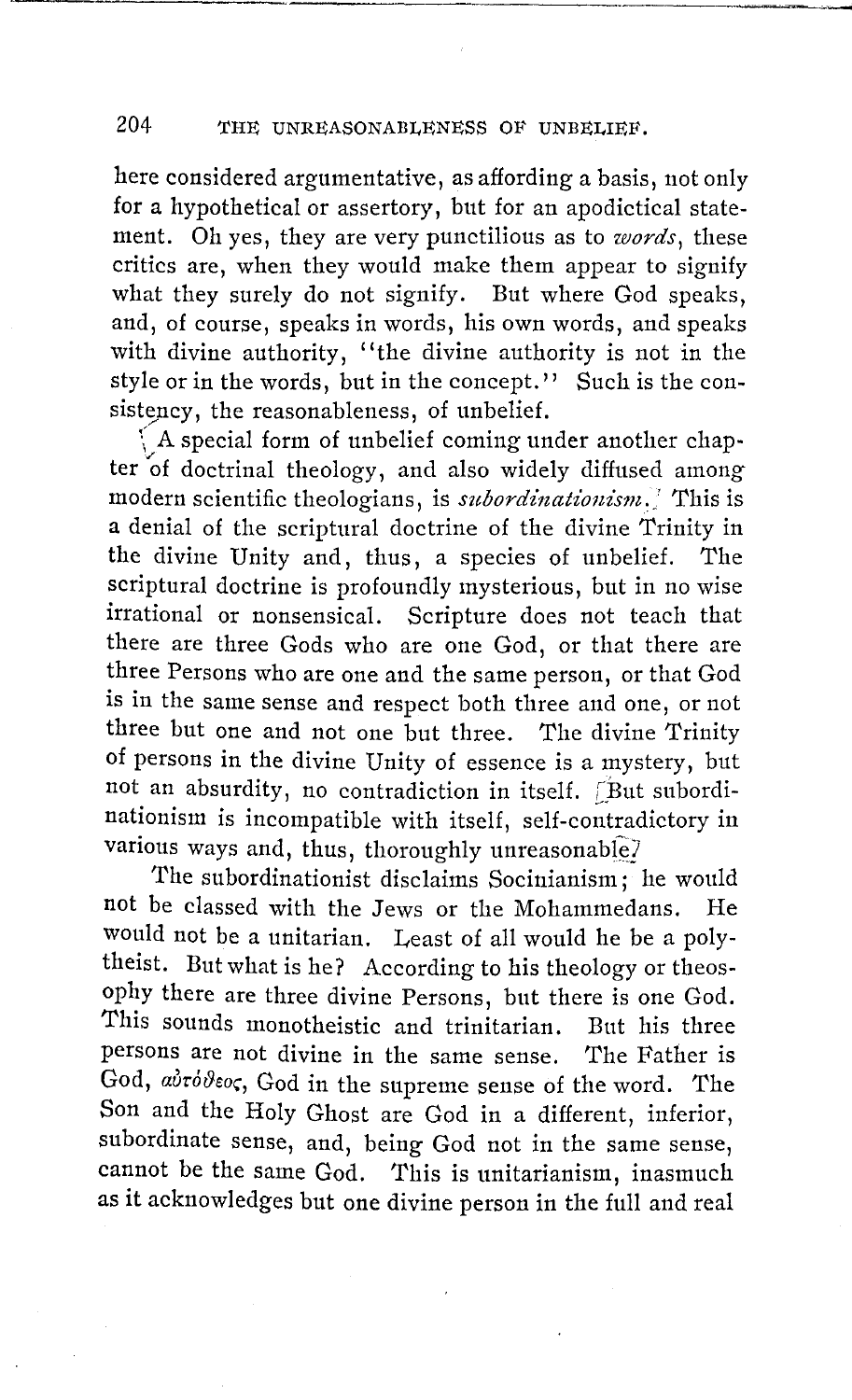sense of the term, divine as the Supreme Being is God, and God, the supreme being. It is, at the same time, polytheism, inasmuch as it acknowledges three divine persons which are not God in the same sense in which one of them is God, but with different divinities. Yet, on the other hand, it is neither consistently unitarian, as it supposes three distinct persons to whom it ascribes some manner of divinity. Neither is it consistently polytheistic, as it knows of but one person of supreme, i.e., real and true divinity. It is, in fact, a jumble of contradictions and inconsistencies which neither man nor God can reconcile.

No better in kind than its Bibliology and its Theology are the Anthropology, the Christology, the Soteriology, of modern theological unbelief. Fallen man as conceived and described by scientific theologians never existed anywhere even in a single specimen. [The scientific Christ is a Godman who is not God, a savior who cannot save, an object of adoration whom it would be idolatry to adore. The scientific way of salvation is a way of damnation. Scientific Christianity is heathendom. In short, "*professing them*selves to be wise, they became fools.''

And to what purpose? It is not reasonable to assume that a man will make a fool of himself for nothing. Even a circus clown would refuse to make laughing stock of himself if it did not pay. And this foolishness does pay, though the wages be the wages of sin. When the Gentiles ignored and rejected what God had revealed to them concerning himself in the book of nature, *they became vain in their imaginations, and their foolish heart was darkened;<sup>1</sup>)* they sank away into deeper depths of spiritual death; they ranted against reason and raved against nature; they stocked Olympus with a menagerie of monsters and called them gods; they lowered themselves below the brutes by setting up worship and building temples and offering sacrifice to horned beasts and serpents; they committed abominations upon them-

**1)** Rom. **1, 21.** 

 $\mathbb{R}$ 

I I

•' /